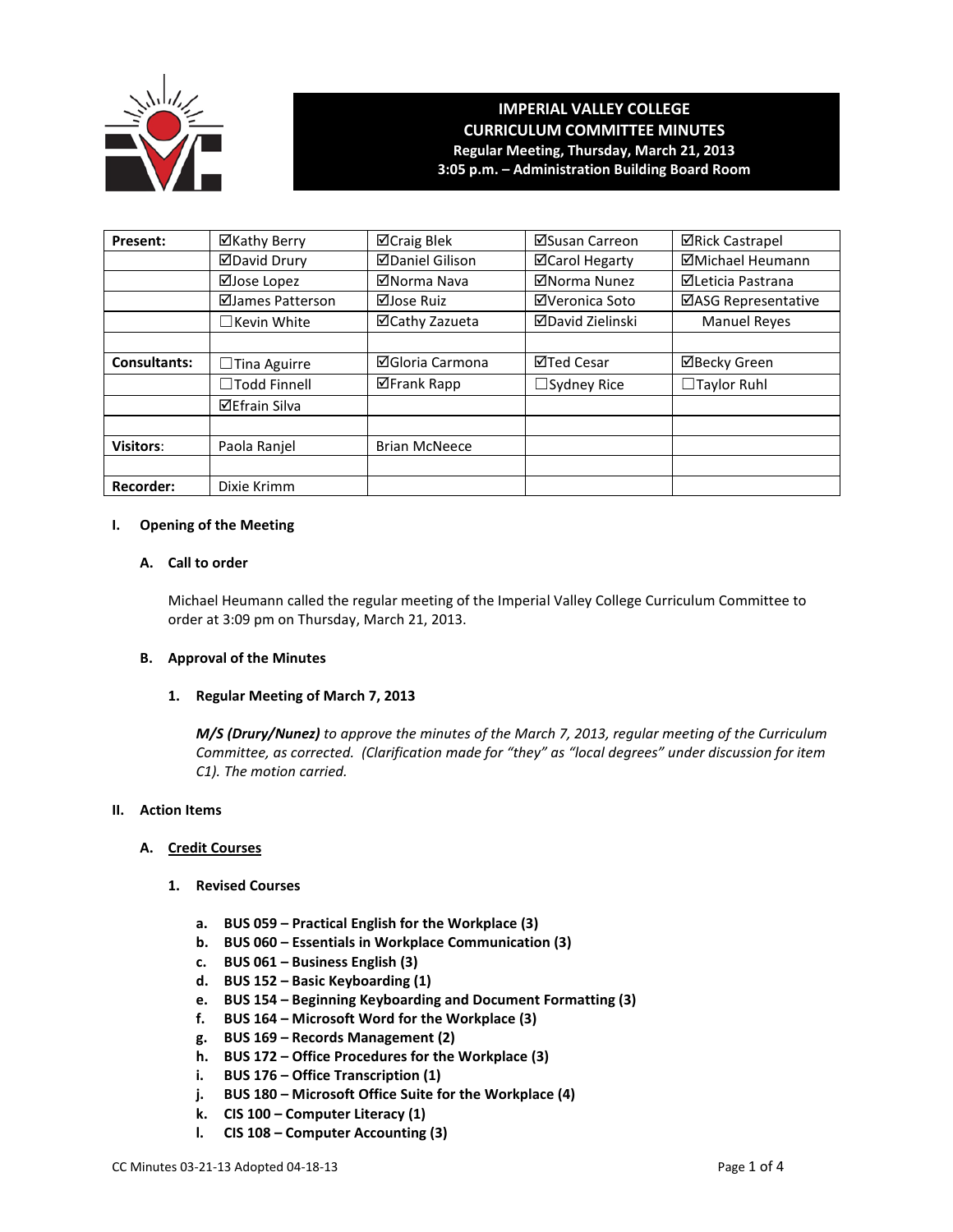- **m. CIS 120 – Microsoft Word I (1)**
- **n. CIS 121 – Microsoft Word II (1)**
- **o. CIS 124 – EXCEL I (1)**
- **p. CIS 125 – EXCEL II (1)**
- **q. CIS 128 – ACCESS (1)**
- **r. CIS 130 – Power Point I (1)**
- **s. CIS 131 – Power Point II (1)**
- **t. CIS 137 – Web Development Tools (3)**
- **u. CIS 149 – Photoshop (3)**
- **v. CIS 155 – Flash (3)**
- **w. MUS 100 – Intro to Music Foundations (3)**

*M/S (Castrapel/Hegarty) to approve the cap increases for items a. through w., effective 2013- 2014, as presented. The motion carried.*

**x. EDUC 202 – Tutor Training (1)**

*M/S (Zazueta/Blek) to approve the TOP Code revision for EDUC 202, effective 2012-2013, as presented. The motion carried.*

**y. EWIR 110 – Electrical Principles (4)**

*M/S (Blek/Nunez) to approve the revision to the description, objectives, and core content for EWIR 110, effective 2013-2014, as presented. The motion carried.*

**z. MATH 119 – Elementary Statistics (4)**

*M/S (Zazueta/Castrapel) to approve the cap increases and assignment revision for MATH 119, effective 2013-2014, as presented. The motion carried.*

# **B. Degrees and Certificates**

#### **1. Deleted Program**

**a. Library Technician Program – Degree and Certificate**

*M/S (Zazueta/Drury) to approve the deletion of the Library Technician Program – Degree and Certificate, which has been inactive for a period of three years, effective 2013-2014, as presented. The motion carried. (1 – Abstained (Patterson))*

- David Zielinski is there something that says after you inactivate a program for three years that you must delete it?
- Kathy Berry as programs are reviewed, departments would need to take some type of action after 3 years, either revise and reactivate or delete, we cannot keep things inactive in our inventory indefinitely.
- David Zielinski in the first part of the document it refers to Forbes which lists Library Science as the worst degree for jobs. U.S. Labor Bureau data shows that jobs will increase 10 percent over the next 10 years. Taylor Ruhl attends meetings that talk about reinventing library programs.
- Cathy Zazueta –the demand is not there by students for the program, has had 5-10 students when courses were last offered. Understands that library functions are important and we are involved in developing different library functions but in the Imperial Valley there are no jobs for library technicians. There are also no instructors for the program. If it is brought back we would make it better but it is time for this this program to be closed down.
- Rick Castrapel is having similar issues with Pre-engineering, lack of students/demand for courses.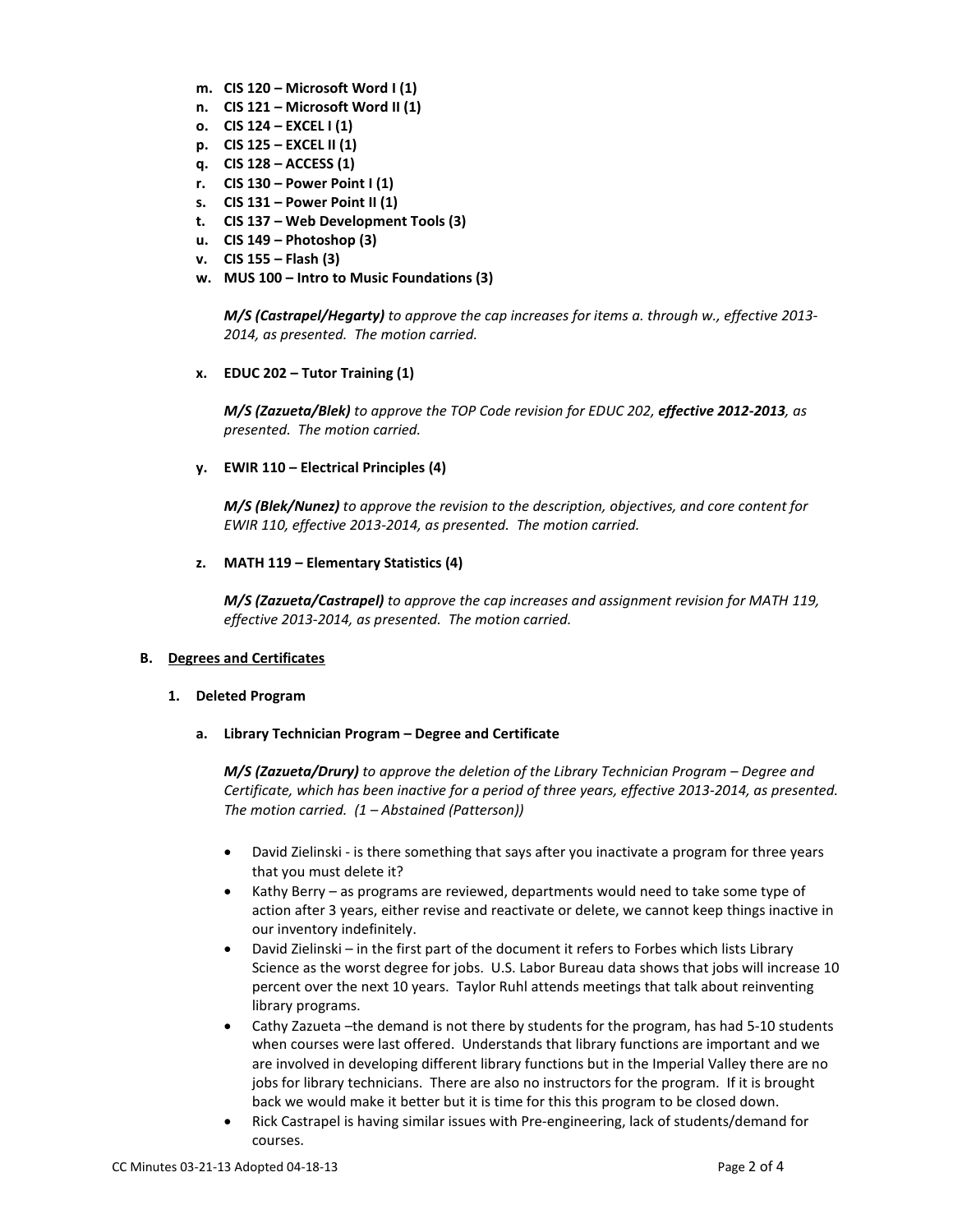- Kathy Berry if we did not deactivate the program could it be offered online?
- Cathy Zazueta we would not get the student population and jobs are not available.
- Efrain Silva if it goes online, as CTE you still need to provide local data that jobs are available, and the local jobs are not there.
- David Zielinski we should think about this beyond the library program, what can we do to work on other areas?

### **III. Discussion Items**

### **1. Online Assignments for Face-to-Face Courses**

- Michael Heumann it was brought up on a list serve as a discussion regarding how the information is given to the students that a course may have an online component or homework.
- It can be included on the syllabus and the instructor can work with students individually if needed.
- Kathy Berry we should put something in the catalog that says something like courses may include online homework assignments. A general statement stating that the college has open computer labs.
- James Patterson Departments were encouraged to request all instructors to include an assignment on blackboard, so a catalog statement would be appropriate Daniel Gilison – use of blackboard does not replace the face-to-face class portion, we do not want to encourage instructor absence because they can assign things in blackboard.
- Committee agrees that a statement should be included in the catalog, will bring statement for approval at the next meeting.

### **2. Faculty prioritization – shift to Instructional Council**

- Michael Heumann curriculum committee used to be C&I and the prioritization was part of the instructional side. Now that the committees are separate, should prioritization be shifted to Instructional Council?
- Daniel Gilison since it is an issue of a subcommittee of Academic Senate it should be a recommendation from the Curriculum Committee. Instructional Council and Student Services should be bringing a recommendation to the Curriculum Committee for final recommendation.
- Kathy Berry Instructional Council is meeting to prioritize tomorrow and that can be brought to curriculum.
- Brian McNeece does the list from the prior year get looked at?
- Kathy Berry cannot look at last year as things may change. Everything was merged last year between instruction and student services, these areas should provide separate recommendations.
- Craig Blek What is the process for replacement?
- Kathy Berry the area leader, Academic Senate president, and CIO meet and decide on the recommendation. Then the recommendation goes to the president.
- Michael Heumann Instructional Council and Student Services will provide the lists to the Curriculum committee at the April  $18<sup>th</sup>$  meeting.
- IVC President and Executive Council make the final decision on recommendations from staffing committee.

# **3. Specialization Certificate – award clarification**

- Veronica Soto read the specialization certificate language regarding the coursework in addition to the major.
- Students are completing the courses not including the general education.
- The difference between major and degree was discussed. The degree would include the GE requirements, the major would refer to just the core courses.
- Becky Green for her department it is ok to have students just complete the coursework not including GE.
- Efrain Silva agreed that GE was also not intended to be completed to earn the specialization certificate, just the courses; he indicated the statement was appropriate.